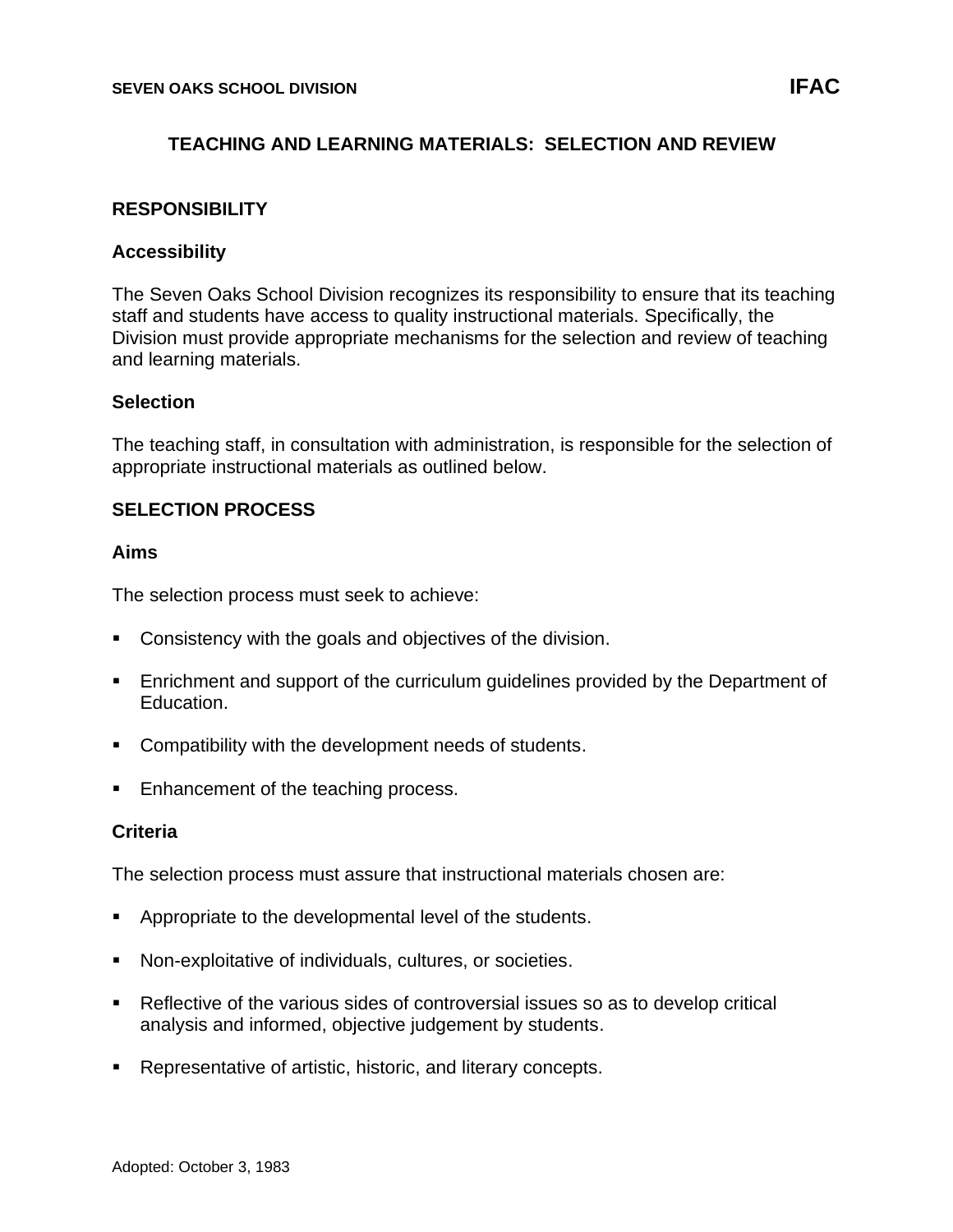### **Informal**

Informal review consists of the following procedures:

- Persons, or groups, who have concerns about particular instructional materials may initiate informal review by communicating their concern to the teacher(s) using the materials either directly or through the administration of the school.
- **EXECT** Teachers and/or principals will offer explanation as to purposes and uses of the materials; the aims, criteria and methods used in their selection; and, the role of the materials in the school's curriculum.
- Should the informal review process leave the concern unresolved the principals must inform the complainant(s) of their right to initiate the formal review process outlined below.

#### **Formal**

The formal review process shall be initiated if, and only if, the concern resulting in the informal review remains unresolved after such informal review.

Formal review consists of the following procedure:

- The person(s) requesting the formal review must complete the Request for Formal Review of Instructional Materials which is available at the school and/or School Division Office.
- The completed request form must be returned to the principal of the school within two weeks.
- The copy of the completed form must be filed with the Superintendents' Department within twenty-four hours of receipt by the principal.
- The Superintendent will, within one week, constitute a Review Committee to deal with the Request according to the following terms of reference.
- No person(s) party to the informal review process will receive membership on the Review Committee. The composition of the Review Committee will be.
- One principal of a Manitoba school similar to the one in which the complaint originates.
- A Manitoba teacher conversant with the materials.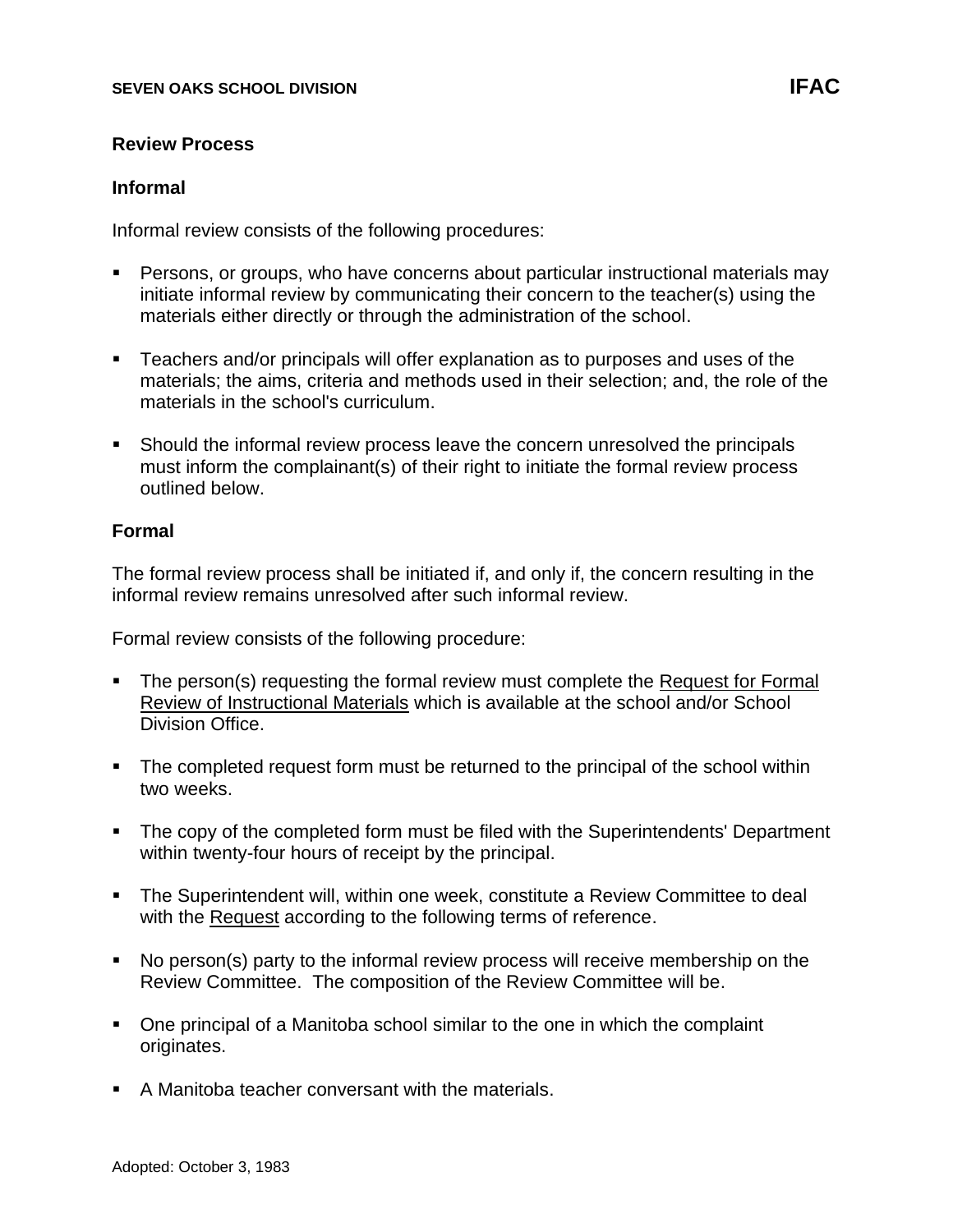- A neutral professional (e.g., University professor, journalist) conversant with the material.
- Two parents from the community.

One of the five above which shall be selected by the Committee as chairperson.

- The Committee will, within two weeks, convene a closed hearing to hear such evidence as they deem necessary to ensure.
- A fair hearing of those individuals involved in the informal review.
- A thorough, objective examination of the materials.
- Consideration of the use of the materials in the context of the stated aims and criteria.
- The Committee will, within two weeks of the hearing, prepare and submit a written report to the Superintendent which states their recommendations and rationale for same.
- Shall be binding subject to the appeal process described below.
- Shall be available to all concerned individual(s) upon request.
- During the period in which instructional materials are under formal review their use in the school is at the discretion of the teacher(s) in consultation with the principal.

# **Appeal**

- The ruling of the Review Committee may be appealed through the Superintendent to the Board, which may accept or reject the appeal. Should the Board agree to hear the appeal it shall be considered in open session.
- The ruling of the Board on any appeal is final and binding on all parties.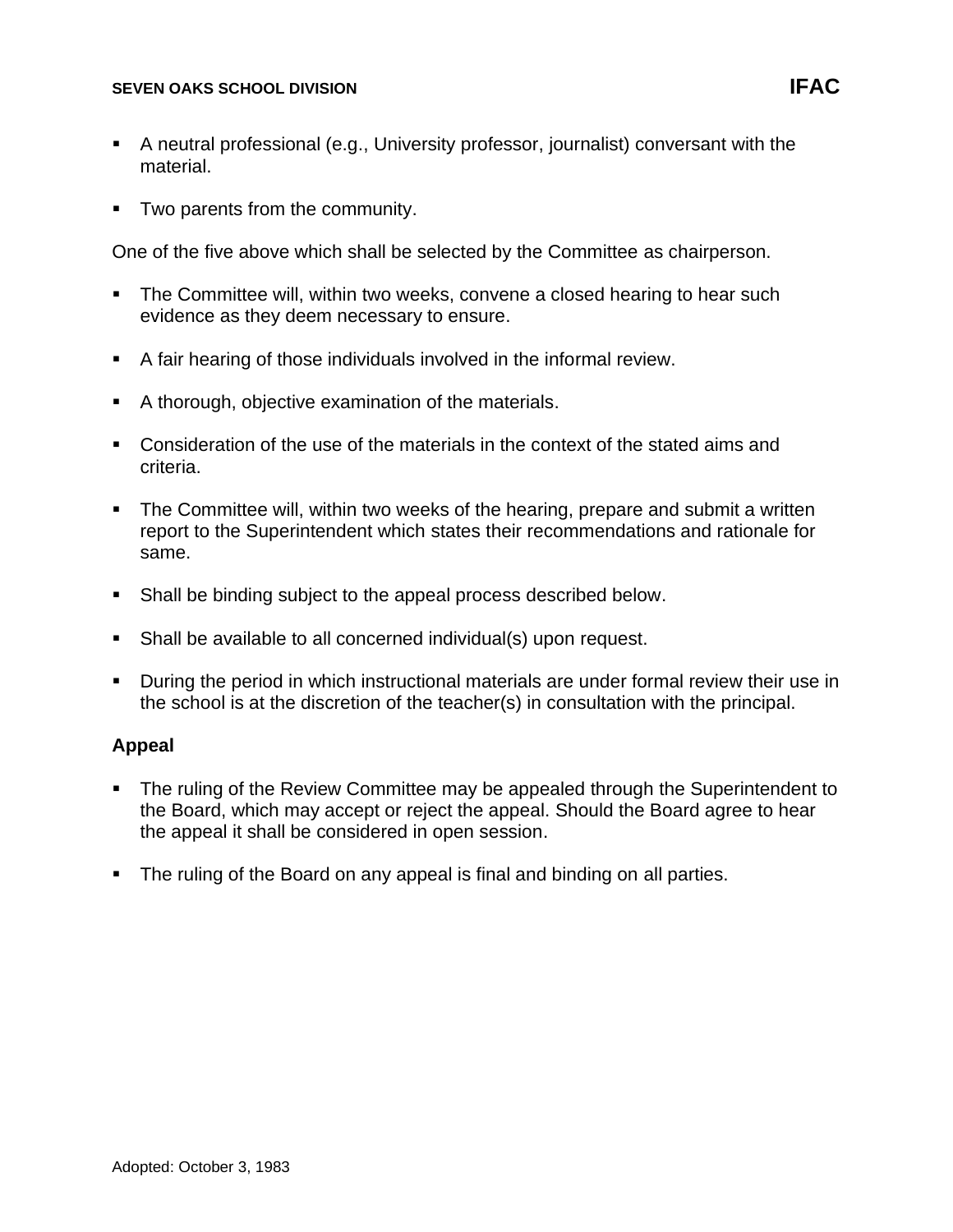### **REQUEST FOR FORMAL REVIEW OF INSTRUCTIONAL MATERIALS**

This form is to be used when an informal approach, as outlined in School Board policy, has not resolved the concern or issue to the satisfaction of the complainant.

The complainant should note the criteria used by the Division in selection instructional materials. If possible, the concern or issue raised should be related to one or more of these criteria.

# **Identity of the material in question**

|                                                    | 1. Type of material (please check):                                              |
|----------------------------------------------------|----------------------------------------------------------------------------------|
|                                                    | __________ book _________ film __________ cassette                               |
|                                                    | __________ periodical _________ filmstrip _________ other                        |
|                                                    | ____________ pamphlet ___________ record                                         |
|                                                    |                                                                                  |
|                                                    |                                                                                  |
|                                                    |                                                                                  |
|                                                    | 5. Grade(s) and subject(s) in which material is used: __________________________ |
|                                                    |                                                                                  |
| <b>Identity of Person Requesting Consideration</b> |                                                                                  |
|                                                    |                                                                                  |
|                                                    |                                                                                  |
|                                                    |                                                                                  |
|                                                    | 4. If authorized to represent a group or organization, please identify:          |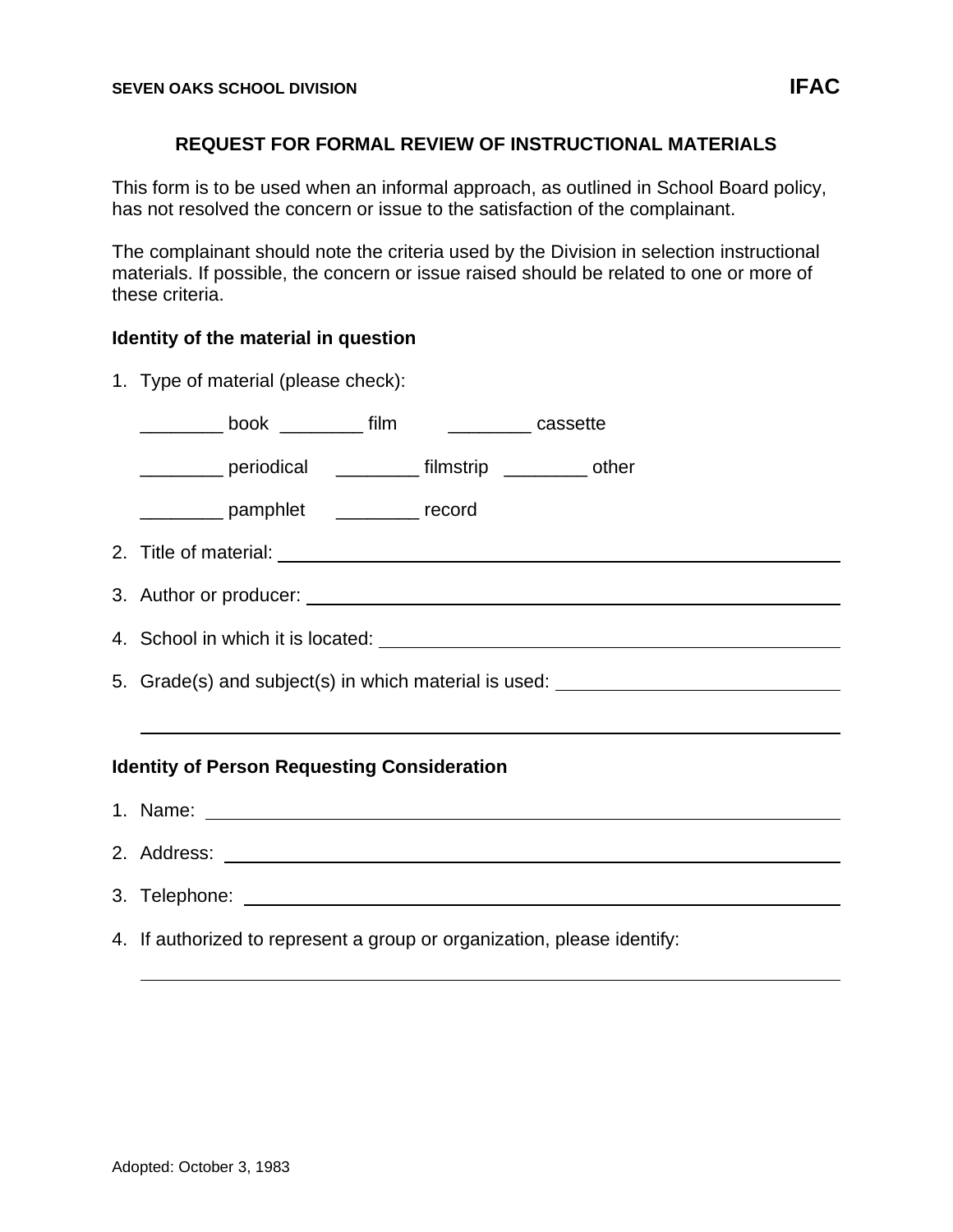### **Details of the Request for Reconsideration**

The following questions should be answered after studying in its entirety the instructional material in question.

1. What do you believe is the purpose of the material as a whole?

In your opinion, does the material as a whole have value?

**If "no," please elaborate.** The state of the state of the state of the state of the state of the state of the state of the state of the state of the state of the state of the state of the state of the state of the state o

2. Is it the material as a whole or some portion of it that is of concern to you?

Please state your concern(s) as specifically as possible. Identify pages, passages, etc.; provide reasons why these are of concern to you.